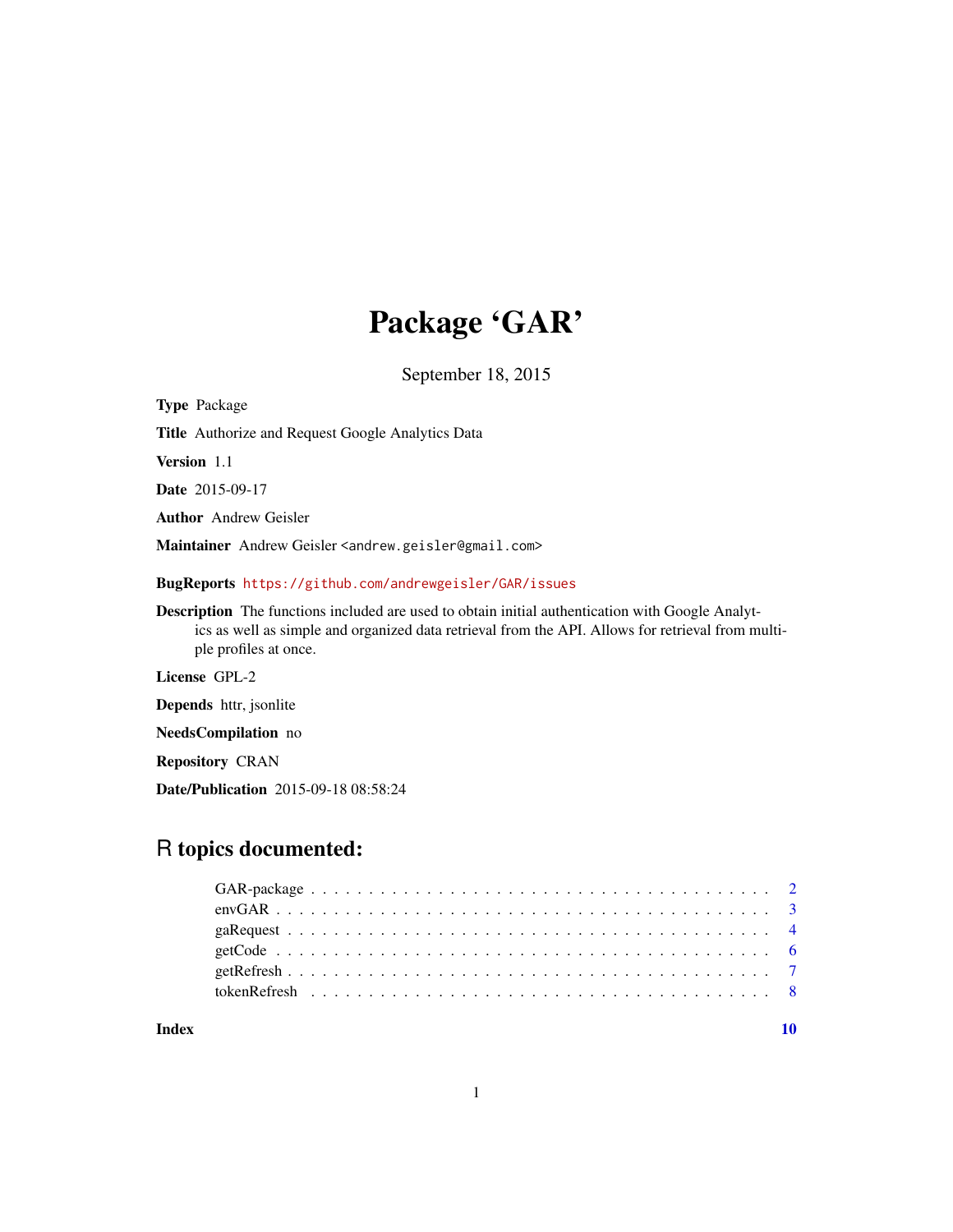<span id="page-1-0"></span>

#### <span id="page-1-1"></span>Description

This package is designed to aid in obtaining initial authentication with Google Analytics using the getCode() and getRefresh() functions.

Once authenticated you will have an refresh token which can be repeated traded for an access token via the tokenRefresh() function. Once traded for an access token, data can be retreived used the gaRequest() function.

It is recommended to store the client id and client secret in the following system variables: GAR\_CLIENT\_ID, GAR\_CLIENT\_SECRET. The getCode(), getRefresh() and tokenRefresh() functions will reference these variables by default. It is also recommended to store the refresh token retreived by getRefresh() in a GA\_REFRESH\_TOKEN system variable. The tokenRefresh() function will refer to GA\_REFRESH\_TOKEN by default.

Additionally, a package environment (envGAR) is created on load and will store the access token produced by tokenRefresh() for use within the session.

#### Details

| Package: | GAR            |
|----------|----------------|
| Type:    | Package        |
| Version: | 1.2.           |
| Date:    | 2015-03-10     |
| License: | R Version 3.1  |
| Depends: | httr, jsonlite |

Package includes four main functions: getCode(), getRefresh(), gaRequest() and tokenRefresh().

#### Author(s)

Andrew Geisler

Maintainer: Andrew Geisler <andrew.geisler@gmail.com>

#### References

https://developers.google.com/analytics/devguides/reporting/core/v3/

#### See Also

[GAR](#page-1-1) [gaRequest](#page-3-1) [getCode](#page-5-1) [getRefresh](#page-6-1) [tokenRefresh](#page-7-1)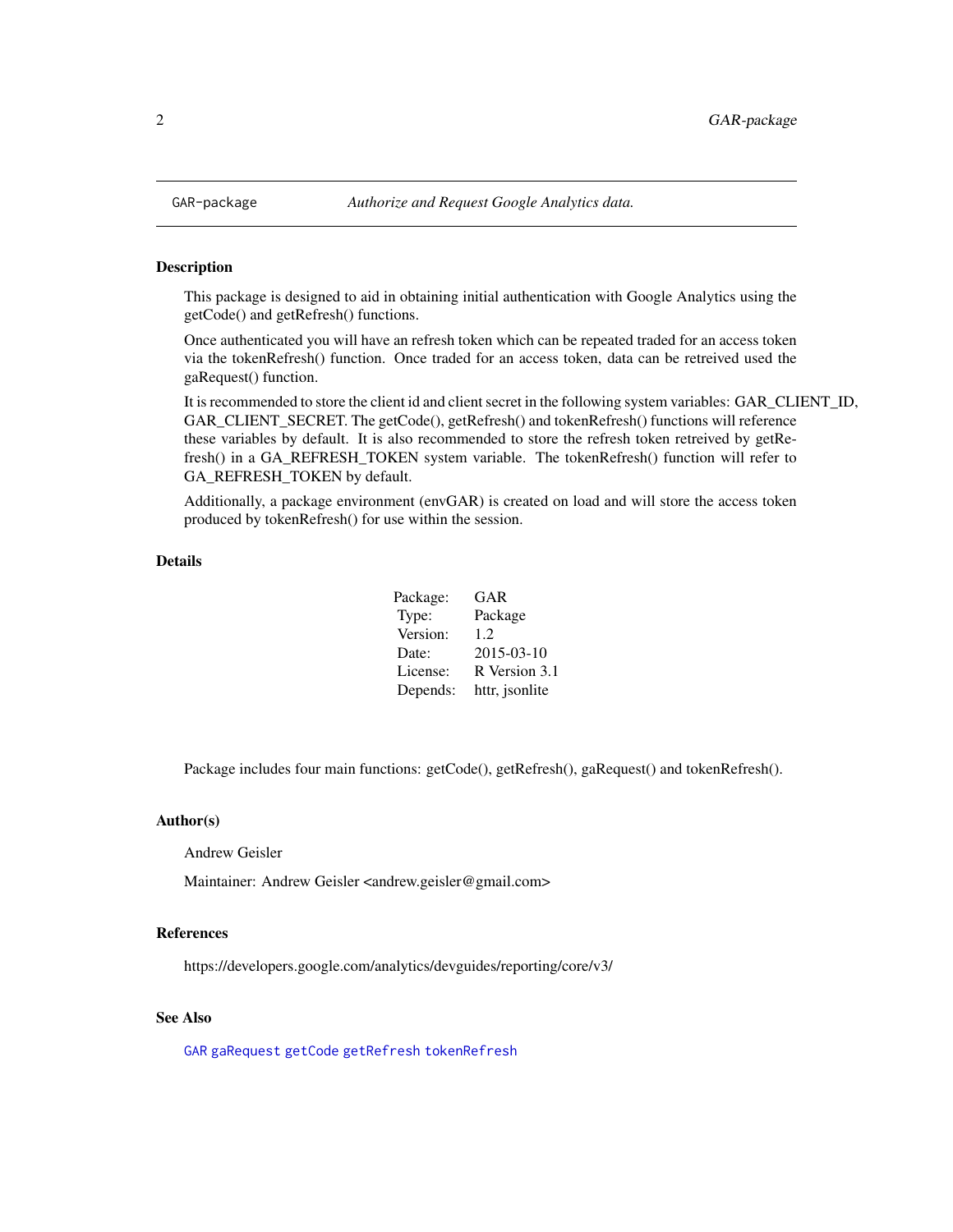#### <span id="page-2-0"></span> $envGAR$  3

#### Examples

```
getCode(
        client_id="ABCDEFG"
        )
getRefresh(
            client_id="ABCDEFG",
            client_secret="HIJKLMNOP",
            code="QRSTUVWX"
            \lambdagaRequest(
        id=c('ga:123456789','ga:987654321'),
        dimensions='ga:date,ga:month',
        metrics='ga:sessions,ga:users,ga:pageviews',
        start='YYYY-MM-DD',
        end='YYYY-MM-DDD',
        sort='-ga:sessions,ga:users',
        max='1000',
        filters='ga:browser==VALUE,ga:city==VALUE',
        segment='abcdef',
        token='abcdef',
        allResults=FALSE
        \lambdatokenRefresh(
            client_id="ABCDEFG",
            client_secret="HIJKLMNOP",
            token="QRSTUVWX"
```
)

envGAR *Creates modifiable environment for package variables.*

#### Description

Creates modifiable environment for package variables. The tokenRefresh() function will store temporary access token to GAR\_ACCESS\_TOKEN in the envGAR environment.

#### Author(s)

Andrew Geisler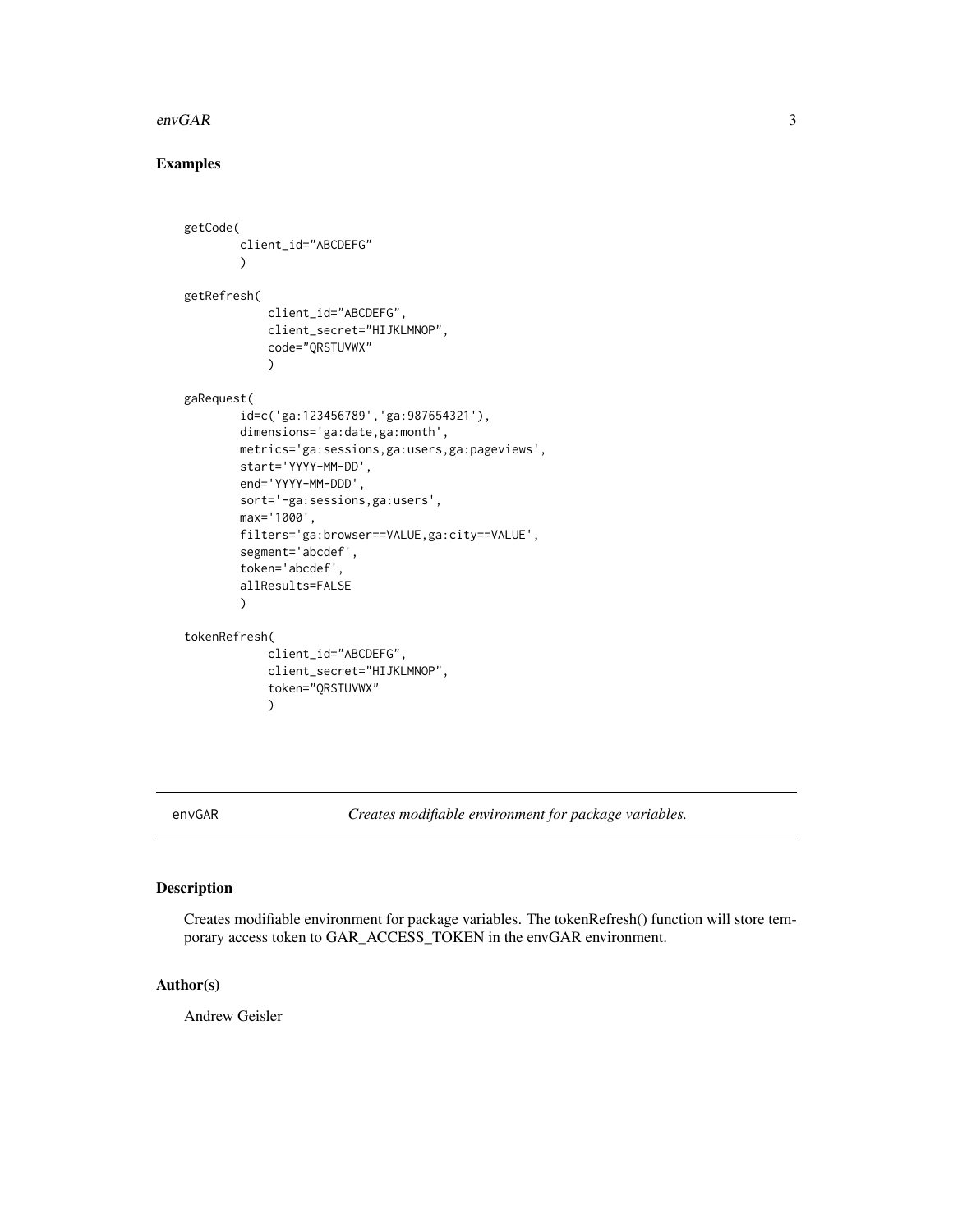<span id="page-3-1"></span><span id="page-3-0"></span>

#### Description

This function compiles a Google Analytics API request, retrieves the results and outputs a dataframe. Input formats based on documented Google Analytic's Core Reporting API requirements. The function is designed to loop through the same request to multiple GA account ids. The result will still be one data frame. Additionally, the function attemps to output the error message if there is an issue. By default, the function will use the GAR\_ACCESS\_TOKEN variable set by the tokenRefresh() function. However, a supplied token value will take priority over stored variabled.

#### Usage

```
gaRequest(
          id, dimensions = NA, metrics, start, end,
        token = NA, sort = NA, max = 1000, segment = NA, filters = NA, allResults=FALSE
          )
```
#### Arguments

| id         | Required. Profile ID including the ga: prefix. Can be a more than one. See<br>example below.                                                              |
|------------|-----------------------------------------------------------------------------------------------------------------------------------------------------------|
| dimensions | Not Required. Parameter can be a single dimension or a string of multiple di-<br>mensions separated by commas.                                            |
| metrics    | Required. Parameter can be a single metric or a string of multiple metrics sepa-<br>rated by commas.                                                      |
| start      | Required. Start date formated as a string (YYYY-MM-DD).                                                                                                   |
| end        | Required. End date formated as a string (YYYY-MM-DD).                                                                                                     |
| token      | Required.                                                                                                                                                 |
| sort       | Not Required. Can be a single parameter or can be a string of multiple parame-<br>ters separated by commas.                                               |
| max        | Not Required. Google Analytics default is 100 and their max is 10,000.                                                                                    |
| segment    | Not Required.                                                                                                                                             |
| filters    | Not Required. Can be a single parameter or can be a string of multiple parame-<br>ters separated by commas.                                               |
| allResults | Logical. TRUE will cause the function to paginate through all results. Max also<br>needs to be set to 10000. Warning, pagination could increase run time. |

#### Details

The function returns a dataframe.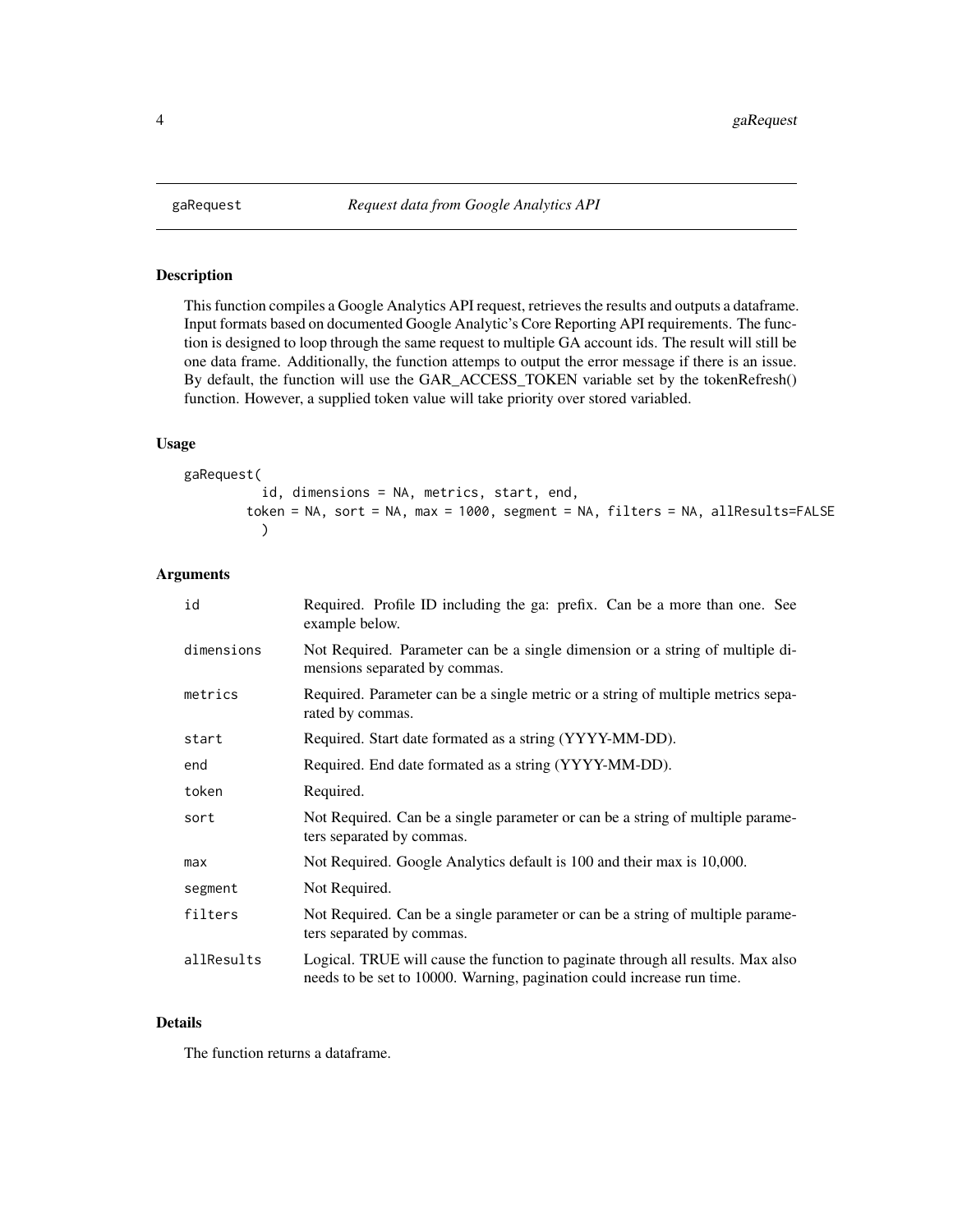#### <span id="page-4-0"></span>gaRequest 5

#### Value

| profileId             | Profile/view ID in request.                                      |  |  |
|-----------------------|------------------------------------------------------------------|--|--|
| accountId             | Account ID.                                                      |  |  |
| webPropertyId         | Property UA number.                                              |  |  |
| internalWebPropertyId |                                                                  |  |  |
|                       | Internal web property ID.                                        |  |  |
| profileName           | Name of profile in the request.                                  |  |  |
| tableId               | Table ID from Google Analytics.                                  |  |  |
| start.date            | Start date of the request.                                       |  |  |
| end.date              | End date of the request.                                         |  |  |
| dimension(s)          | Each requested dimension will be a separate field in Data Frame. |  |  |
| metric(s)             | Each requested metric will be a separate field in Data Frame.    |  |  |

#### Author(s)

Andrew Geisler

#### References

https://developers.google.com/analytics/devguides/reporting/core/v3/

#### See Also

[GAR](#page-1-1) [gaRequest](#page-3-1) [getCode](#page-5-1) [getRefresh](#page-6-1) [tokenRefresh](#page-7-1)

#### Examples

```
gaRequest(
        id=c('ga:123456789','ga:987654321'),
        dimensions='ga:date,ga:month',
        metrics='ga:sessions,ga:users,ga:pageviews',
        start='YYYY-MM-DD',
        end='YYYY-MM-DDD',
        sort='-ga:sessions,ga:users',
        max='1000',
        filters='ga:browser==VALUE,ga:city==VALUE',
        segment='abcdef',
        allResults=FALSE,
        token='abcdef'
        \mathcal{L}
```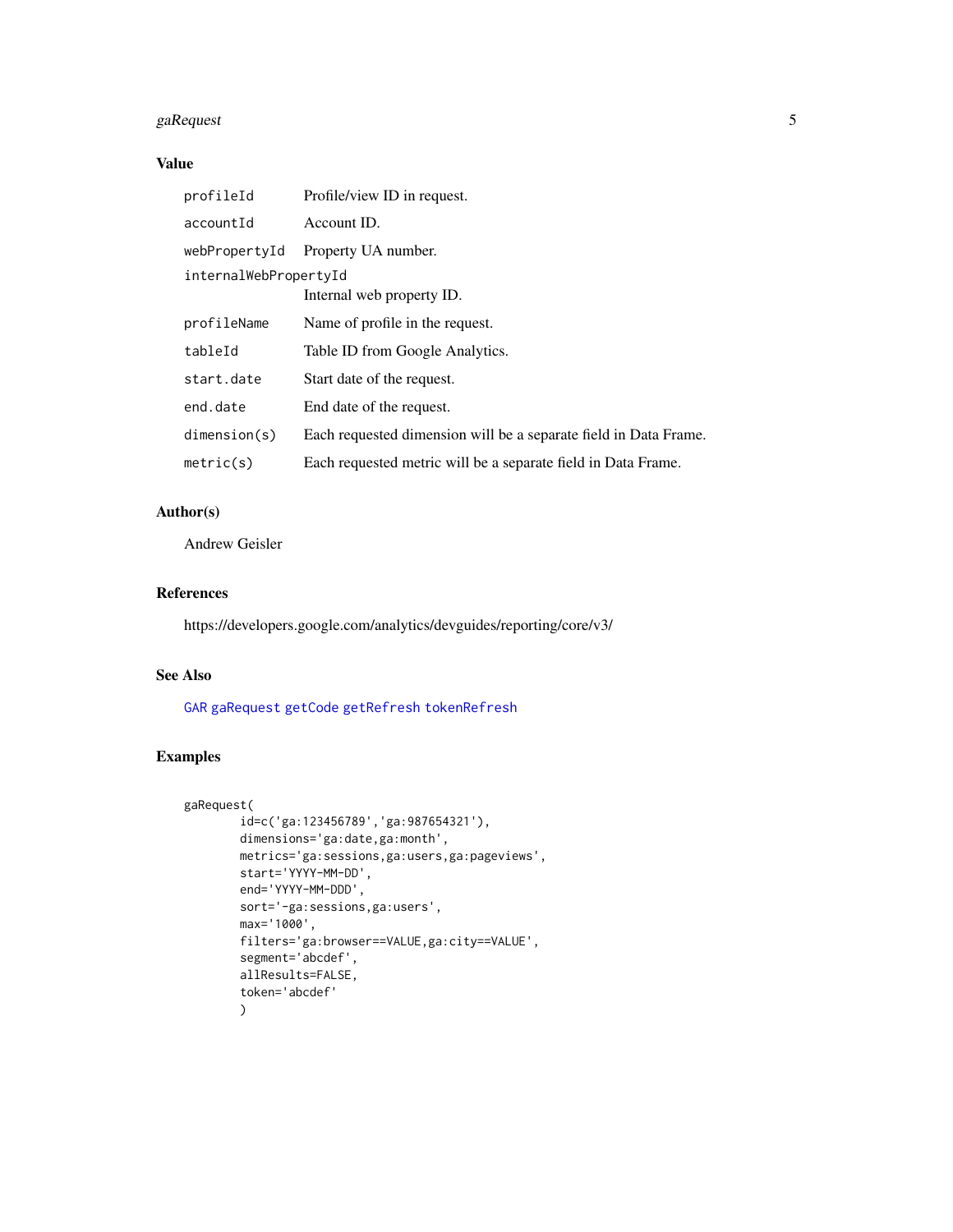<span id="page-5-1"></span><span id="page-5-0"></span>

#### Description

This function launches an URL in a broswer for authentication. Once authenticated, the value after code= appearing in the resulting URL needs to be manually copied and stored for later use. This code will allow you to get a refresh token that can be refreshed until revoked. This should be a one-time process unless code is revoked,lost or expires before used to get a refresh token. If exists, the environmental variable GAR\_CLIENT\_ID will be used by default.

#### Usage

getCode(client\_id)

#### Arguments

client\_id Client ID found in API Console. String format.

#### Details

Function opens a webiste URL in a browser for authenication. A code can be retrieved from the redirect URL.

#### Value

Code is a string to be used in conjunction with gaRefresh() function.

#### Author(s)

Andrew Geisler

#### References

https://developers.google.com/analytics/devguides/reporting/core/v3/

#### See Also

[GAR](#page-1-1) [gaRequest](#page-3-1) [getCode](#page-5-1) [getRefresh](#page-6-1) [tokenRefresh](#page-7-1)

#### Examples

```
getCode(
         client_id="ABCDEFG"
         \lambda
```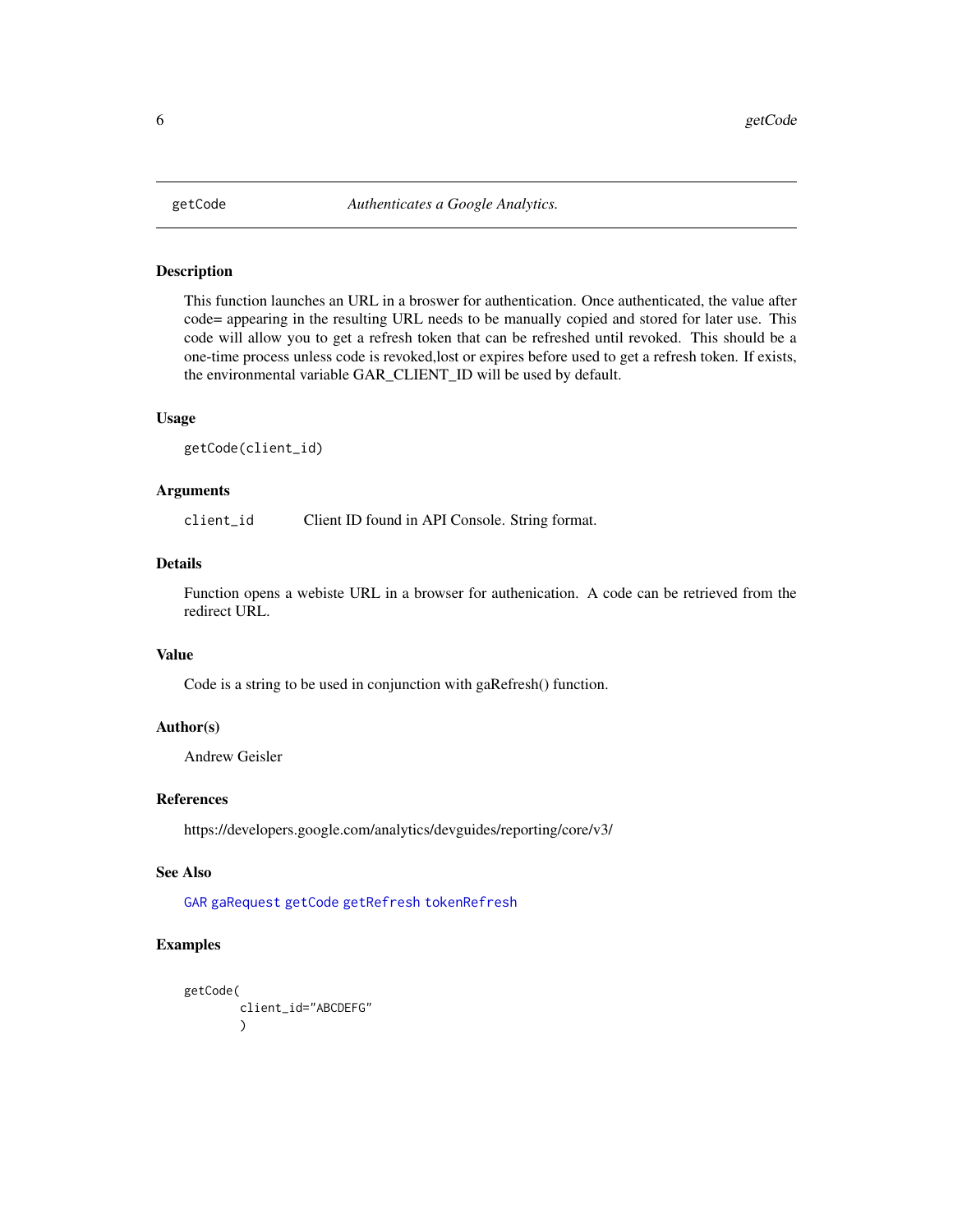<span id="page-6-1"></span><span id="page-6-0"></span>getRefresh *Retrieves a Google Analytics refresh token using a pre-retrieved and authenciated code. A refresh token can be used to repeating obtain a new access token without additional manual authentication.*

#### Description

This function retrieves a Google Analytics refresh token using a supplied credentials and code. The function will use GAR\_CLIENT\_ID, GAR\_CLIENT\_SECRET environmental variables if present. A refresh token can be traded for an access token repeatedly. As a result, this should only be needed one time unless the refresh token is revoked or lost. The refresh token is stored in an 'GAR\_REFRESH\_TOKEN' environmental variable.

#### Usage

getRefresh(client\_id, client\_secret, code)

#### Arguments

| client id | Client ID found in API Console. String format.                                            |
|-----------|-------------------------------------------------------------------------------------------|
|           | client_secret Client Secret found in API Console. String format.                          |
| code      | Code obtained from the redirect URL provided by the getCode() function. String<br>format. |

#### Details

Function returns a GA refresh token.

#### Value

Refresh token is a string to be used in conjunction with tokenRefresh() function.

#### Author(s)

Andrew Geisler

#### References

https://developers.google.com/analytics/devguides/reporting/core/v3/

#### See Also

[GAR](#page-1-1) [gaRequest](#page-3-1) [getCode](#page-5-1) [getRefresh](#page-6-1) [tokenRefresh](#page-7-1)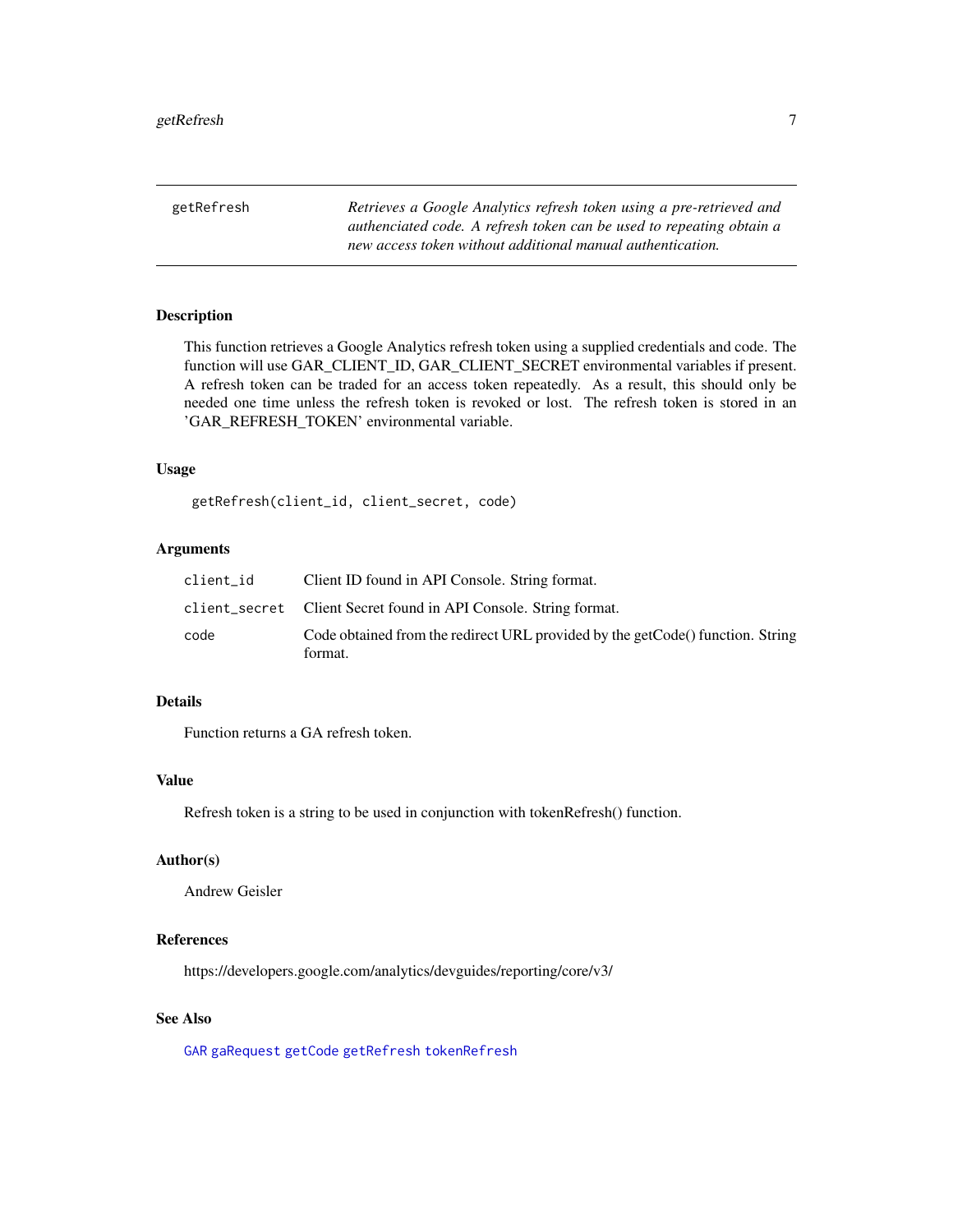#### Examples

```
getRefresh(
            client_id="ABCDEFG",
            client_secret="HIJKLMNOP",
            code="QRSTUVWX"
            )
```
<span id="page-7-1"></span>tokenRefresh *Retrieves a Google Analytics access token using a refresh token.*

#### Description

This function retrieves a Google Analytics access token using a supplied refresh token. Refresh tokens do not expire and can be traded for an access token repeatedly. The function will pull from the following environmental variables by default: GAR\_CLIENT\_ID, GAR\_CLIENT\_SECRET, GAR\_REFRESH\_TOKEN. Additionally, a temporary variable (GAR\_ACCESS\_TOKEN) will be stored in a package specific environment (envGAR) containing the newly generated access token for use in the getRequest() function.

#### Usage

tokenRefresh(client\_id, client\_secret, token)

#### Arguments

| client id | Client ID found in API Console. String format.                   |
|-----------|------------------------------------------------------------------|
|           | client_secret Client Secret found in API Console. String format. |
| token     | Refresh token as originally generated manually. String format.   |

#### Details

Function returns a GA access token.

#### Value

Access token is a string to be used in conjunction with gaRequest() function.

#### Author(s)

Andrew Geisler

#### References

https://developers.google.com/analytics/devguides/reporting/core/v3/

<span id="page-7-0"></span>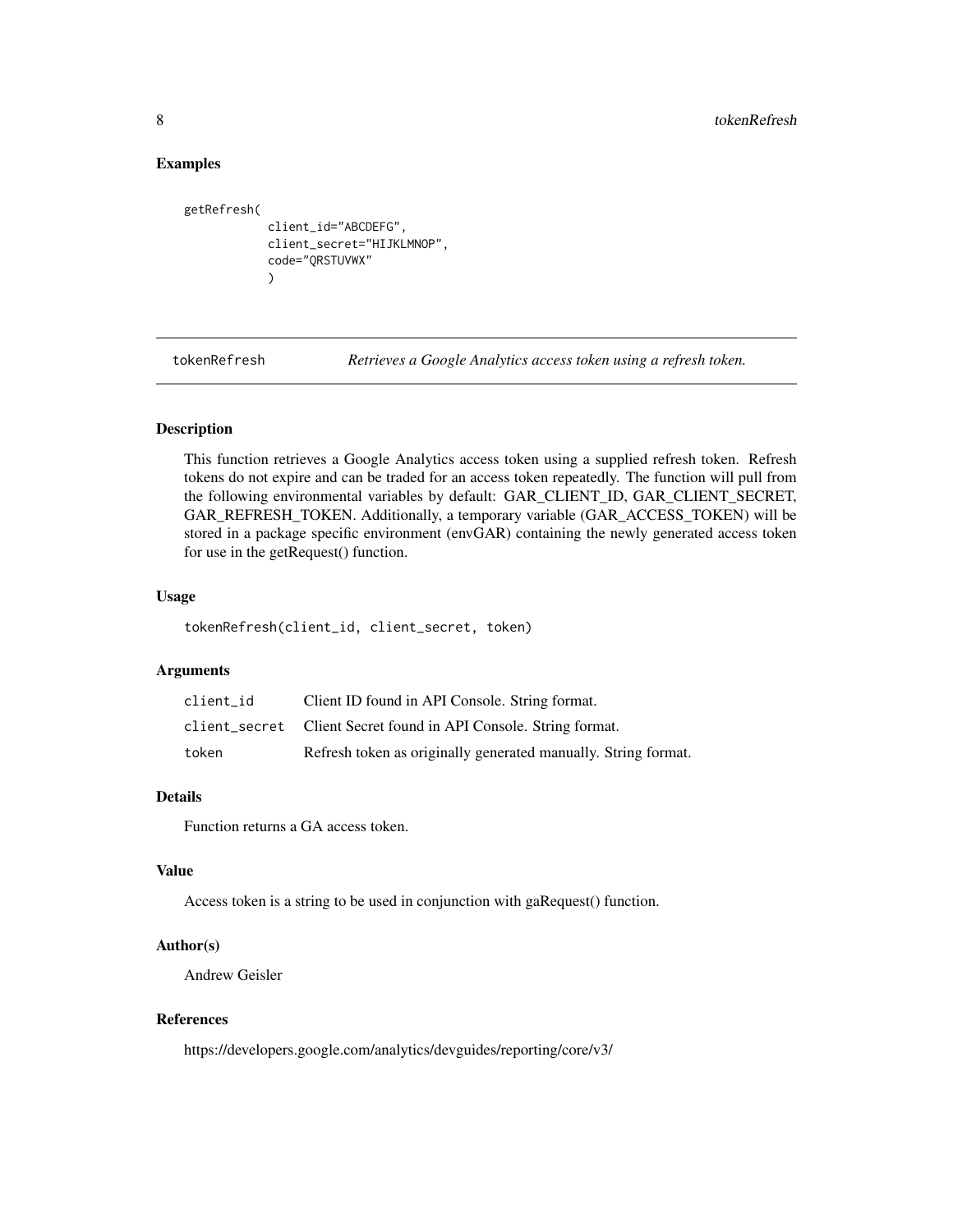#### <span id="page-8-0"></span>tokenRefresh 9

#### See Also

[GAR](#page-1-1) [gaRequest](#page-3-1) [getCode](#page-5-1) [getRefresh](#page-6-1) [tokenRefresh](#page-7-1)

### Examples

```
tokenRefresh(
```

```
client_id="ABCDEFG",
client_secret="HIJKLMNOP",
token="QRSTUVWX"
\overline{)}
```